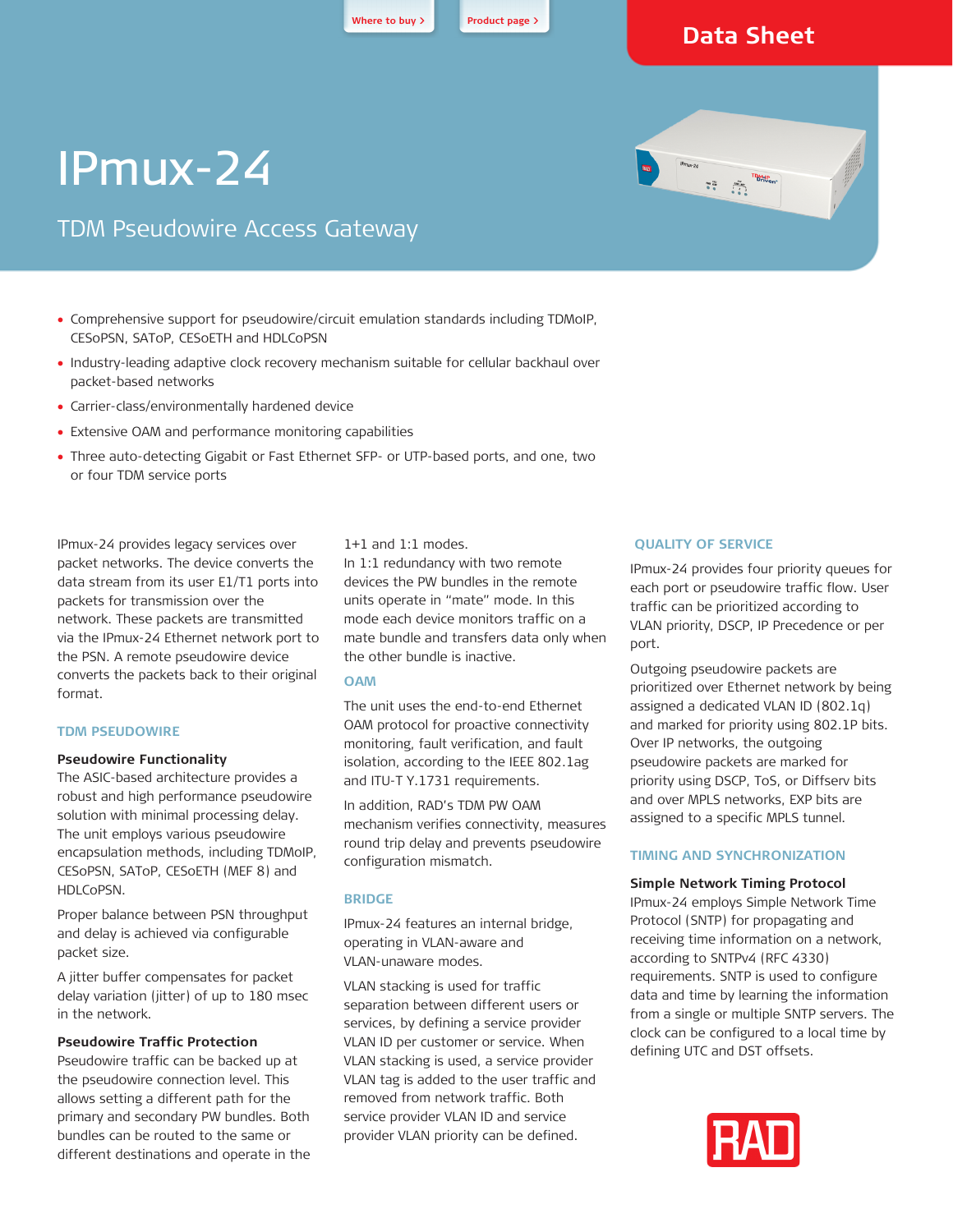## **Pseudowire Timing**

End-to-end synchronization between circuits is maintained by deploying advanced clock recovery mechanisms.

Clock recovery conforms to G.823 and G.824 traffic interface using G.8261-defined scenarios.

Advanced clock recovery conforms to G.823 synchronization interface using G.8261-defined scenarios and achieves 16 ppb clock accuracy.

The system clock ensures a single clock source for all TDM links. The system clock uses master and fallback timing sources for clock redundancy. IPmux-24 also provides system clock input and output via an optional external clock port.

## **MANAGEMENT AND SECURITY**

IPmux-24 can be configured and monitored locally via an ASCII terminal, or remotely via Telnet/SSH, Web browser or RADview.

Management traffic can run over a dedicated VLAN.

The RADview Service Center and Element Manager packages control and monitor pseudowire devices and circuits. The

Service Center's intuitive GUI, "point andclick" functionality and easy-to-follow wizards increase the efficiency and accuracy of the service provisioning process.IPmux-24 performs RADIUS client authentication. Using SSH and SSL encryption protocols allows secure communication over potentially insecure IP-based networks.

The Syslog protocol is used by IPmux-24 to generate and transport event notification messages over IP networks to the central Syslog server. The Syslog operation is compliant with the RFC 3164 requirements.

SNMPv3 support introduces a user-based security model, enhances authentication and encryption techniques, and ensures management traffic security.

## **RESILIENCY**

## **Ethernet Ring Topologies**

A G.8032 Layer-2 Ethernet ring is used by IPmux-24 for traffic protection. This technology builds a logical ring, defined as a set of IEEE 802.1-compliant bridges, and protects against link and node failures. To achieve this, every node in the ring has two bridge ports connected to adjacent nodes.

The ring itself is constructed independently of the transport technology used at the server layer.

In addition, the unit employs Resilient Ethernet Ring technology to construct a self-healing Ethernet fiber ring topology (ring resiliency is similar to that of SDH/SONET networks). In case of link failure on any segment of the ring, the pseudowire traffic is rerouted within 50 ms. A single ring supports up to 16 nodes.

#### **Ethernet Link Protection**

The unit performs link aggregation (LAG) based on 802.3ad requirements.

Dual homing technology (1:1) allows IPmux-24 to be connected to two different upstream devices.

## **MONITORING AND DIAGNOSTICS**

Fault propagation initiates service port alarms, e.g. E1/T1 LOS, to reflect network fault conditions. Alarms detected at service ports are propagated to the remote pseudowire device via the packet network.

Diagnostic loopbacks can be activated inband.



Figure 1. Delivering Ethernet and TDM Services over Fiber Ring in the First Mile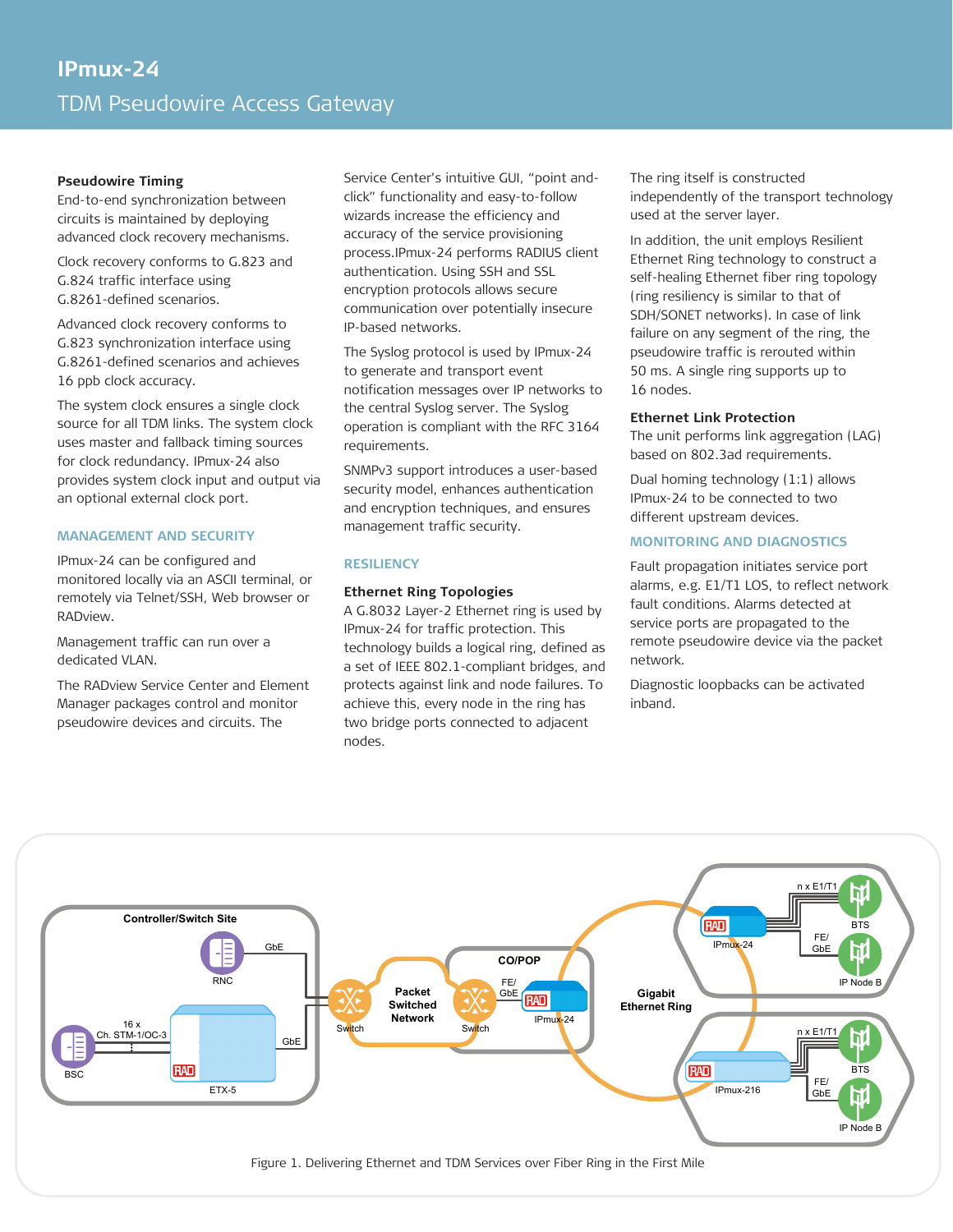## **Data Sheet**

Ethernet and IP-layer network condition statistics, such as packet sequence errors (loss or misorder) and packet delay variation (jitter), are monitored and stored by the device.

The carrier-class version of IPmux-24 includes an alarm relay mechanism. The minor and major alarms are forwarded to a remote alarm device via dedicated pins of the external clock RJ-45 connector.

## **Specifications**

## **E1 INTERFACE**

**Number of Ports** 1, 2 or 4

**Compliance** ITU-T Rec. G.703, G.704, G.706, G.732, G.823

## **Data Rate** 2.048 Mbps

**Line Code** HDB3

**Framing** Unframed, framed, multiframe; with or without CRC-4

**Signaling** CAS, CCS (transparent)

**Line Impedance** 120Ω, balanced

75Ω, unbalanced

**Signal Levels** Receive:

0 to -36 dB with LTU (long haul)

0 to -10 dB without LTU (short haul)

Transmit balanced: ±3V ±10%

Transmit unbalanced: ±2.37V ±10%

## **Jitter and Wander Performance**

Per AT&T TR-62411, ITU-T G.824 (for internal, loopback and external clock modes)

## **Connector**

Balanced: RJ-45

Unbalanced: BNC (RJ-45 to BNC adapter cable is supplied)

## **T1 INTERFACE**

**Number of Ports** 1, 2 or 4

**Compliance** ANSI T1.403, ITU-T Rec. G.703, G.704, G.824

**Data Rate** 1.544 Mbps

**Line Code** B8ZS, B7ZS, AMI

**Framing** Unframed, SF, ESF

**Signaling** CAS (bit robbing), CCS (transparent)

**Line Impedance** 100Ω, balanced

**Signal Levels** Receive: 0 to -36 dB

Transmit pulse amplitude:

±3V ±20%; 0 dB, -7.5 dB, 15 dB (CSU), user-selectable

±2.7V ±10%, 0 to 655 feet, (DSU), user-selectable

## **Jitter and Wander Performance**

Per AT&T TR-62411, ITU-T G.824 (for internal, loopback and external clock modes)

**Connector** RJ-45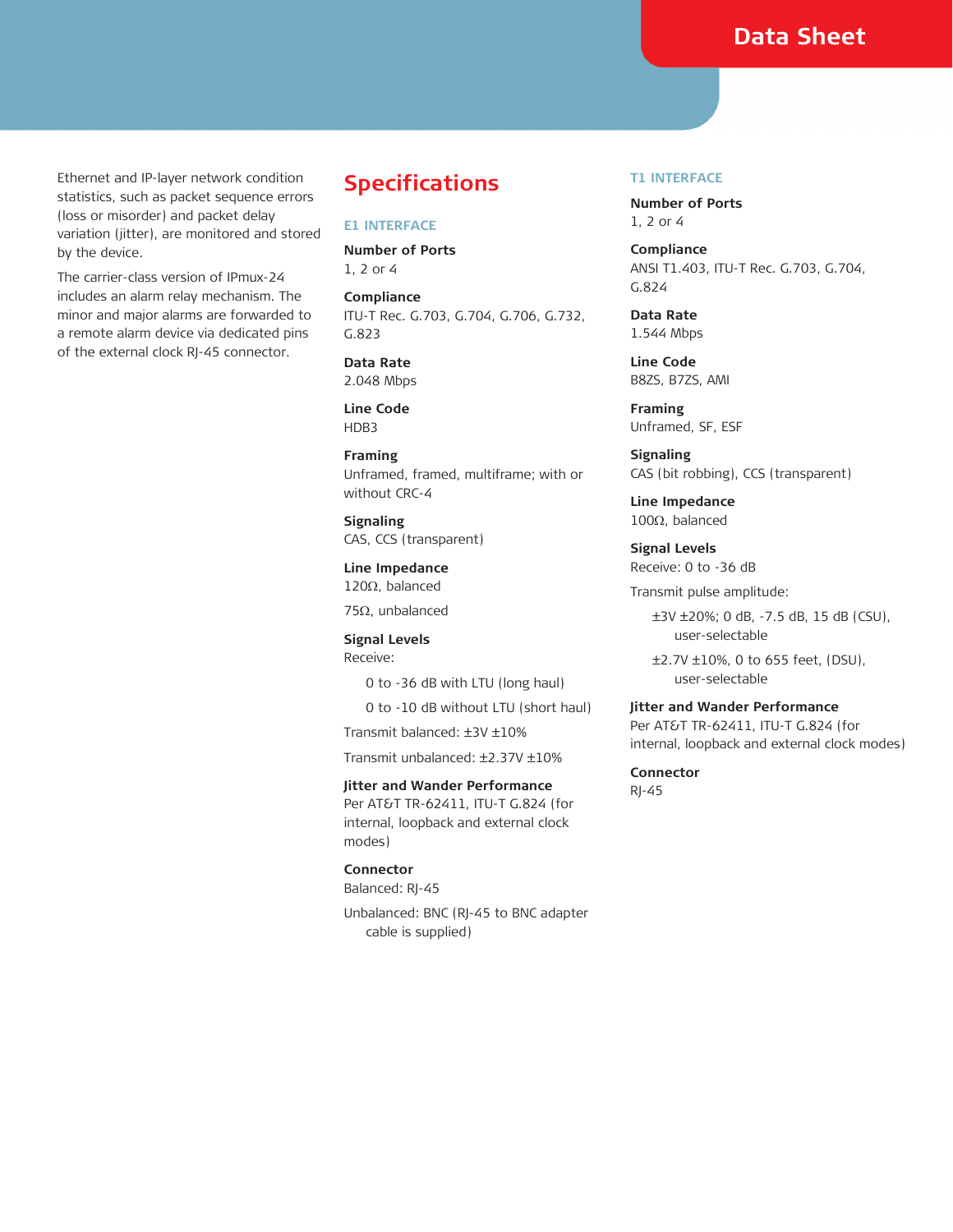## **ETHERNET INTERFACE**

**Compliance** IEEE 802.3, 802.3u, 802.1p&Q

**Number of Ports** 3, network or user

## **Port Combinations**

3 fiber optic SFPs

2 fiber optic SFPs + 1 UTP

1 fiber optic SFP + 2 UTPs

## **3 UTPs (Fast Ethernet unit only)**

## **Type**

## SFP-based:

Gigabit Ethernet – 1000BaseSx, 1000BaseLX10, 1000BaseBx10 (metal enclosure only)

Fast Ethernet –100BaseFx, 100BaseLX10, 100BaseBx10

10/100/1000BaseT with SGMII

Built-in copper: 10/100BaseT

## **Fast and Gigabit Ethernet SPFs**

For full details, see the SFP Transceivers data sheet a[t www.rad.com](http://www.rad.com/)

Note: It is strongly recommended to order this device with **original** RAD SFPs installed. This will ensure that prior to shipping, RAD has performed comprehensive functional quality tests on the entire assembled unit, including the SFP devices. RAD cannot guarantee full compliance to product specifications for units using non-RAD SFPs. For detailed specifications of the SFP transceivers, see the SFP Transceivers data sheet.

## **Connector**

 $LC$ 

## **PSEUDOWIRE**

#### **Compliance**

IETF: RFC 4553 (SAToP), RFC 5087 (TDMoIP), RFC 5086 (CESoPSN), RFC 4618 (excluding clause 5.3 – PPP)

ITU-T: Y.1413

MFA: IA 4.1, IA 8.0.0

MEF: 8, 9, 14 (EPL-certified)

## **Number of PW Connections** 64

## **Jitter Buffer Size**

0.5–180 msec (unframed) with 0.1 msec granularity

2.5–180 msec (framed) with 0.5 msec granularity

## **IPmux-24/A Adaptive Clock**

(Metal enclosure only)

Frequency accuracy: ±16 ppb and G.823 synchronization interface requirements (clause 6), when locked to a PRC (stratum 1) or SSU (stratum 2) clock Frequency accuracy in holdover: ±16 ppb ±1 ppb of aging per day



Figure 2. Drop-and-Insert of Full and Fractional E1/T1 Circuits and Ethernet over Fiber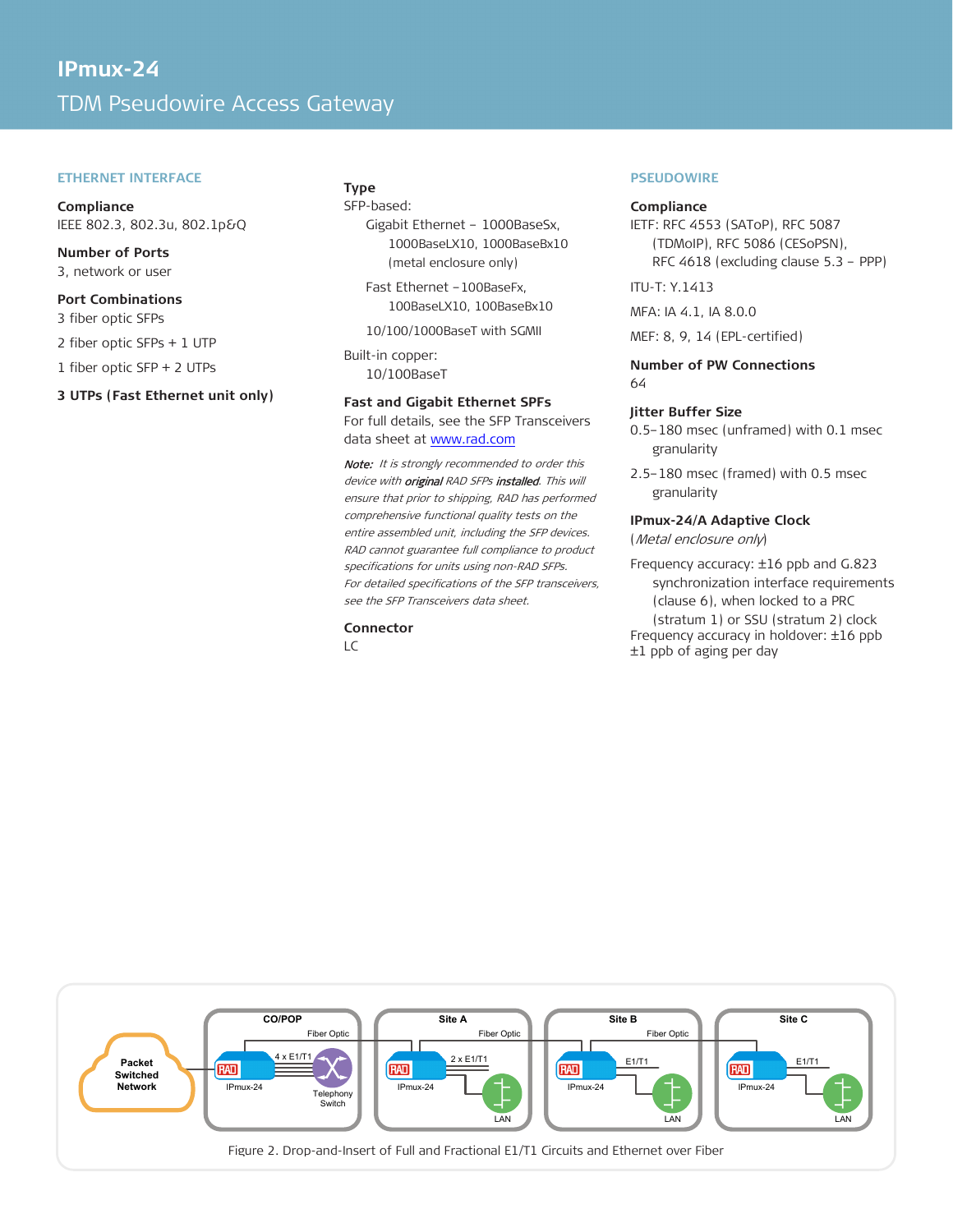## **GENERAL**

## **Timing**

Internal

Loopback

## Adaptive

External input or output via optional dedicated RJ-45 port: E1/T1 or 2048/1544 kHz squarewave (RS-422 electrical levels)

## **Management**

SNMPv1, SNMPv3

Telnet

RADview Service Center TDMoIP (ordered separately)

ASCII terminal via V.24 (RS-232) DCE port

## **Diagnostics**

E1/T1 local loopback

E1/T1 remote loopback

Facility Type 1 (FAC1) inband loopback

CSU loopback as per Telecordia GR-54

## **Statistics**

E1/T1 (per G.826 and RFC 2495)

Ethernet (per RFC 2819)

Jitter buffer indication (overflow, underflow, sequence error)

## **Alarm Relay**

(Metal enclosure only)

Via pin 6, pin 7 and pin 8 of the EXT. CLK connector (RJ-45), optional

## **Indicators**

PWR (green) – Power status

TST/ALM (red/yellow) – Test/alarm status E1/T1 SYNC (green/red) – E1/T1 synchronization status LINK/ACT (green) – Ethernet link/activity status EXT. CLK (red/green) – External clock status

## **Physical**

Plastic enclosure: Height: 43.7 mm (1.7 in) Width: 217 mm (8.5 in) Depth: 170 mm (6.7 in) Weight: 0.5 kg (1.1 lb)

Metal enclosure: Height: 47 mm (1.8 in) Width: 215 mm (8.4 in) Depth: 147 mm (5.8 in) Weight: 0.7 kg (1.5 lb)

## **Power**

Plastic Enclosure: AC: 100–240 VAC, 50/60 Hz

Metal Enclosure:

AC/DC: 100–240 VAC, 50/60 Hz or 48/60 VDC nominal (40 to 72 VDC)

DC: 24/48/60 VDC nominal (18 to 72 VDC)

#### **Power Consumption**

12W max

## **Environment**

Temperature: Plastic enclosure: IPmux-24: 0 to 45°C (32 to 113°F) Metal enclosure: IPmux-24: 0 to 50°C (32 to 122°F) IPmux-24/H: -30 to 65°C (-22 to 149°F) Humidity: Up to 90%, non-condensing